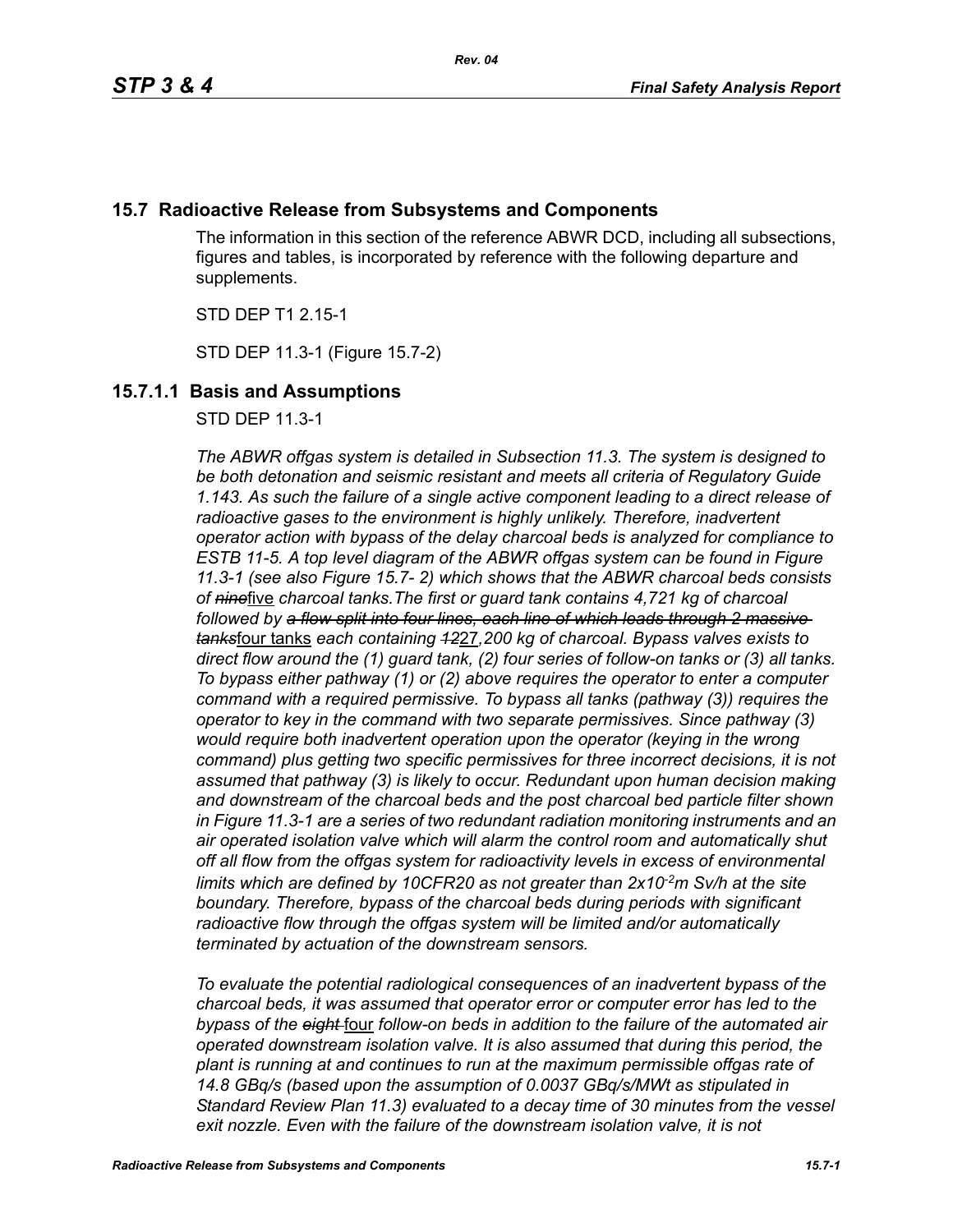*anticipated or assumed that the isolation instrumentation would fail but would instead alarm the control room with a high radiation alarm causing the operator to manually isolate the offgas system (i.e., close suction valves) within 30 minutes of the alarm. Therefore, this analysis differs from the branch technical position on the following points:*

- *(1) Flow is through a single 4,721 kg charcoal tank with an evaluated hold up time given by NUREG-0016, equation 1.5.1.6 using K<sub>d</sub>'s for Kr and Xe from NUREG-0016.*
- *(2)* An isolation valve prevents flow through the *There is no motive force to remove any significant inventory from the eight follow-on charcoal tanks while in bypass and therefore no activity from these tanks is included in the final release calculations.*

### **15.7.3.1 Identification of Cause and Frequency Classification**

STD DEP T1 2.15-1

*The ABWR Radwaste Building is a Seismic Category I structure designed to withstand all credible seismic events* in accordance with the requirements of Regulatory Guide 1.143. *In addition, all compartments containing liquid radwastes are steel-lined up to a height capable of containing the release of all the liquid radwastes into the compartment. Because of these design capabilities, it is considered remote that any major accident involving the release of liquid radwastes into these volumes would result in the release of these liquids to the environment via the liquid pathway. Releases as a result of major cracks would instead result in the release of the liquid radwastes to the compartment and then to the building sump system for containment in other tanks or emergency tanks. A complete description of the Liquid Radwaste System is found Section 11.2, except for the tank inventories, which are found in Section 12.2.*

### **15.7.6 COL License Information**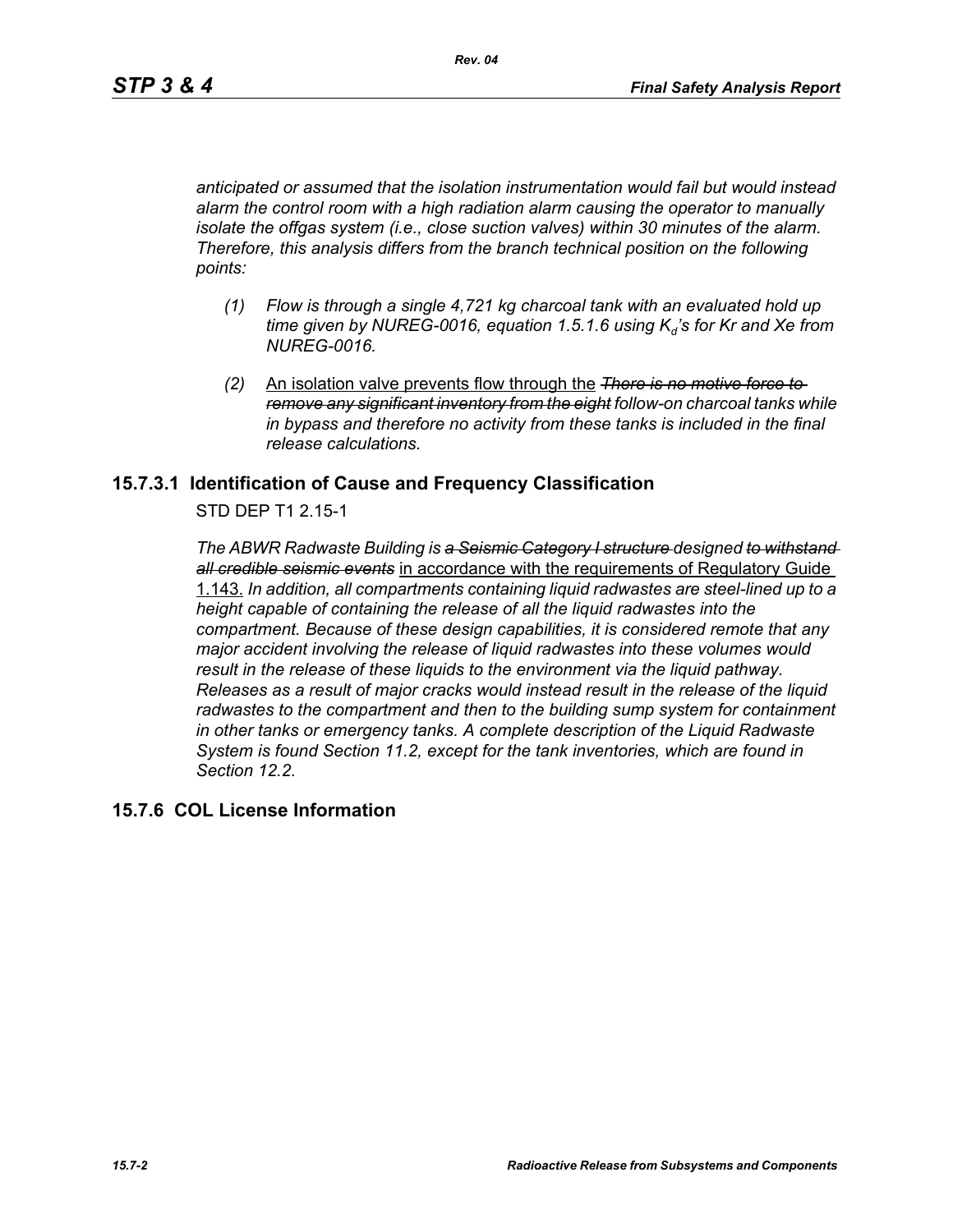# **15.7.6.1 Radiological Consequences of Non-Line Break Accidents**

The following site-specific supplements address COL License Information Item 15.9.

#### Radwaste System Failure Accident (Liquid Radwaste Tank Accident)

The STP 3 & 4 site-specific Exclusion Area Boundary (EAB) short-term release (accident)  $\chi$ /Q is 2.74E-04<del>1.96E 04</del> sec/m<sup>3</sup>. Table 15.7-7 of the reference ABWR DCD provides radwaste system failure EAB doses as a function of  $\chi$ /Q. The STP 3 & 4 thyroid and whole body doses associated with a radwaste system failure are a fraction of the10 CFR 100 criteria and are provided below:

| Meteorology               | Distance   | <b>Thyroid Dose</b> | <b>Whole Body Dose</b> |
|---------------------------|------------|---------------------|------------------------|
| $ $ (sec/m <sup>3</sup> ) | (m)        | (Sv)                | (Sv)                   |
| 2.74E-04                  | <b>FAB</b> | 5.8 E-02            | 4.8E-05                |
| $ 4.96E - 04 $            |            | $4.1E - 02$         | $3.4E - 0.5$           |

### Fuel Handling Accident

Table 15.7-11 of the reference ABWR DCD provides fuel handling accident (FHA) EAB doses as a function of  $\chi$ /Q. The STP 3 & 4 thyroid and whole body doses associated with a FHA are within the guidelines of 10 CFR 100 criteria and are provided below:

| Meteorology                                    | ∣Distance  | <b>Thyroid Dose</b>      | <b>Whole Body Dose</b> |
|------------------------------------------------|------------|--------------------------|------------------------|
| $ $ (sec/m <sup>3</sup> )                      | (m)        | (Sv)                     | (Sv)                   |
| 2.74E-04<br>1.0 $AC$ $MA$<br><del>ooc 04</del> | <b>FAB</b> | $1.5E-01$<br>$4.1E - 01$ | 2.5E-03<br>4.8E-03     |

### Fuel Cask Drop Accident

Table 15.7-14 of the reference ABWR DCD provides fuel cask drop accident EAB doses as a function of  $\gamma$ /Q. The STP 3 & 4 thyroid and whole body doses associated with a fuel cask drop accident are within the guidelines of 10 CFR 100 criteria and are provided below:

| Meteorology               | Distance | <b>Thyroid Dose</b> | Whole Body Dose |
|---------------------------|----------|---------------------|-----------------|
| $\sqrt{(\text{sec/m}^3)}$ | (m)      | (Sv)                | (Sv)            |
| 2.74E-04                  | EAB      | $1.1E-02$           | $2.0E-0.5$      |
| 1.0 $AC$ $MA$             |          | 8.0E-03             | $4.4E - 05$     |